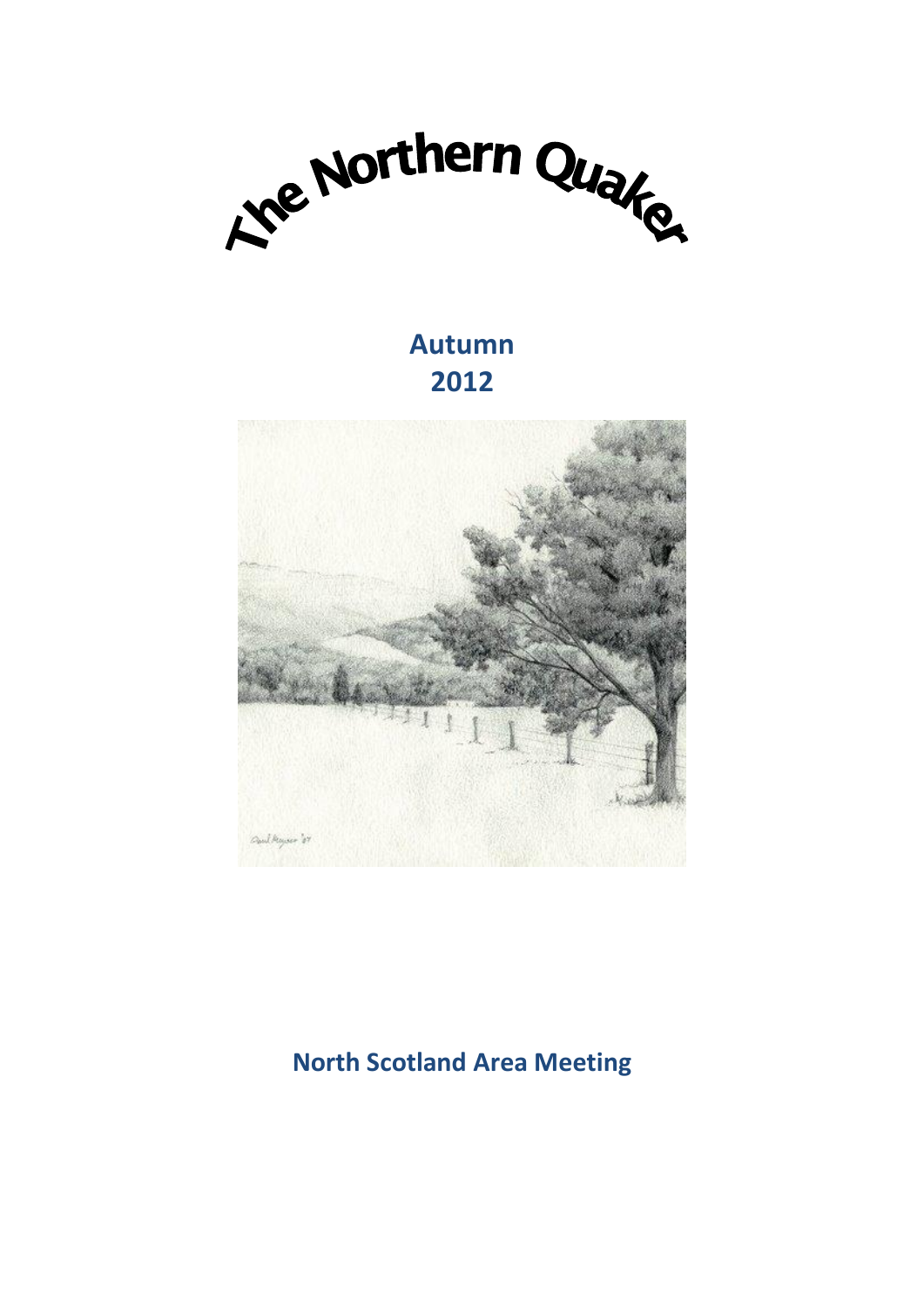#### *Contents*

| <b>Comments</b>                                | page 1  |
|------------------------------------------------|---------|
| <b>North Scotland Area Meeting August 2012</b> | page 1  |
| Pluscarden, "Experiment with Light" and beyond | page 3  |
| <b>Quaker Meetings and their little ways</b>   | page 4  |
| <b>Attending Area Business Meetings -</b>      | page 5  |
| <b>QPSW Conference</b>                         | page 5  |
| <b>Quakers &amp; Business Group</b>            | page 7  |
| <b>Quaker tapestry exhibition in Appin</b>     | page 8  |
| <b>Meeting for Suffering July 2012</b>         | page 9  |
| <b>Aberdeen Meeting House</b>                  | page 10 |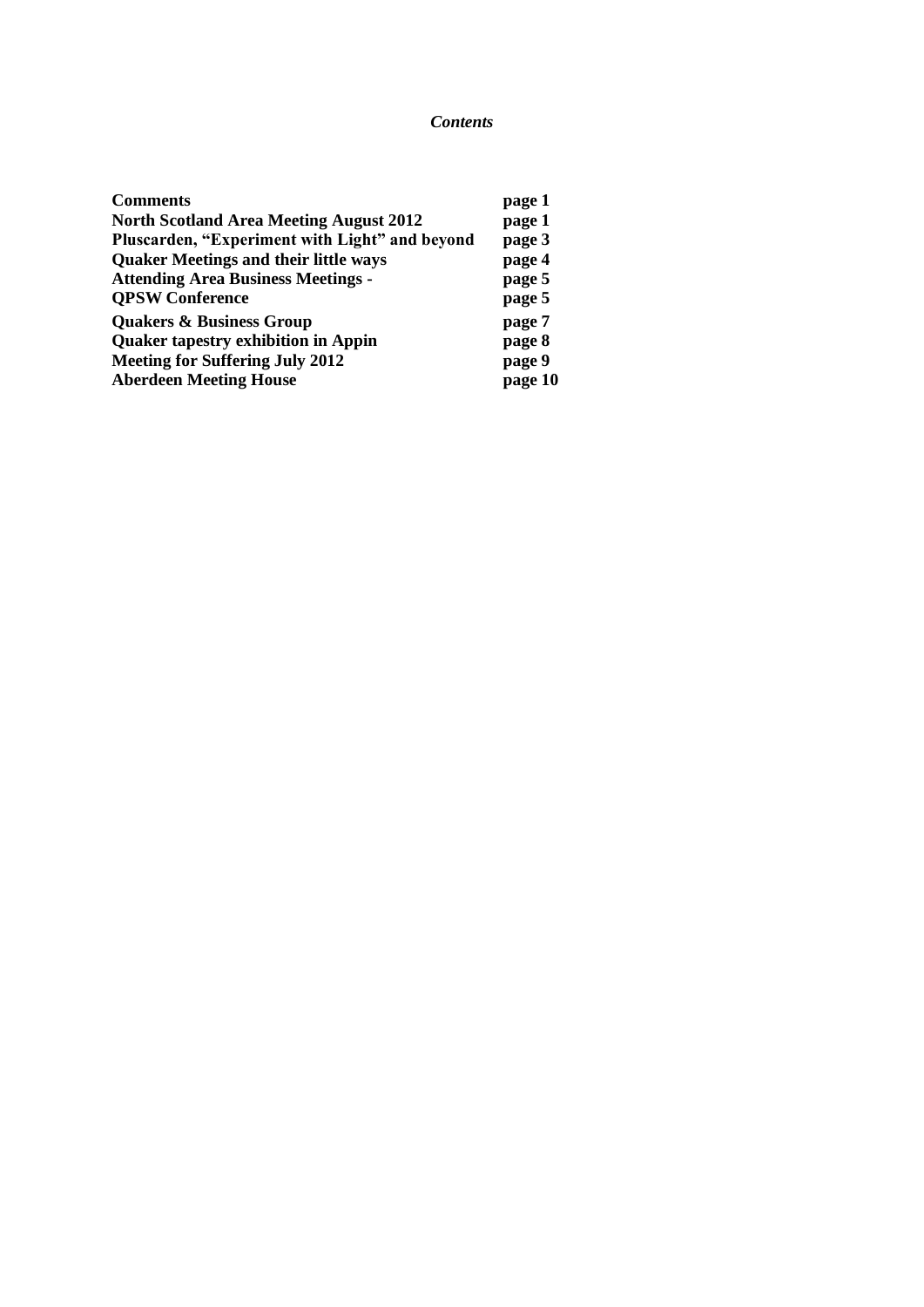#### **Comments**

Welcome to the Autumn edition of the Northern Quaker.

Unfortunately, I was unable to attend either the General Meeting in Nairn or the Area Meeting in Pluscarden. However, for others who also missed the meeting, there are two accounts from Pluscarden in this edition; a report from Phyllida Sayles, and a personal reflection from Diana Brockbank. These are followed by two short articles with some pointers to good protocol during Business Meetings and a statistical analysis of attendance at these meetings.

As well as a summary from Ruby Hicks on the QPSW conference she attended, and a report from Meeting for Suffering, as a complete break, there is a short reflection on the "naked rambler".

In between are articles that Friends have kindly submitted. I hope you enjoy them, and contributions are always welcome in any form to myself: Harry Horsley, 11 Cottown of Balgownie, Aberdeen AB23 8JQ Tel. 01224 706989 harry.horsley@uk.bp.com or harrydhorsley@gmail.com

#### **Announcement:**

Banchory Meeting is having a *Living Witness Project* Workshop on sustainability – Our Quaker response – Sat 27 Oct in Banchory. If you would be interested in joining the group please contact Jane Palmer, ghlo@phonecoop.coop You will be very welcome.

#### **Faith**

Faith is the bird that feels the light and sings when the dawn is still dark. (Rabindranath Tagore *, contributed by Isobel Bracewell, Aberdeen Meeting)*

# **Report of North of Scotland Area Meeting August 25th 2012 at Pluscarden**

There were nearly 50 people in the room for the meeting for worship for business, so it was not easy for our clerking team. I believe that there were several attenders at their first business meeting which I am glad of, although sadly we did forget our discipline at times, – so not setting the best example for newcomers.

As ever the clerks hope to run quickly through the routine matters of reporters and representatives to give more time for other business. It is usual at the August AM to confirm the dates for the next years AM. I can remember 10 years ago discussing whether it was easier to travel to Aberdeen in February or November – so re assuring that nothing changes!! This time we decided to meet in Forres in November 2013 and Inverness in Feb 2014.

The next major item was matters of Finance, and our AM treasurer Derek McLean introduced a discussion about our contribution to Friends House. Apparently Friends House needs every member to give an average of £150 per annum, which some AMs achieve and some do not. At the moment central work is paid for by legacies and income from lettings and the Friends House café as well as our donations. John Melling spoke eloquently about the need to support our central work, as every meeting for worship is supported by the unseen work of Friends House. We talked about how some Friends give individually to central work as well as AM – and how do we track those amounts? Meeting for Sufferings is also considering using the quota system again, where each AM was asked to provide a certain sum depending on the number of members. Eventually the AM trustees agreed to look at how we support FH – and report back, they were hastened on their way by a plea to "keep it simple"! Nigel Dower explained the North of Scotland Quaker Trust which now has a new governing document, making life easier for the trustees. The income of the NSQT comes from letting the property in Aberdeen and investments. The trust gives money in two ways:- 1) by directly supporting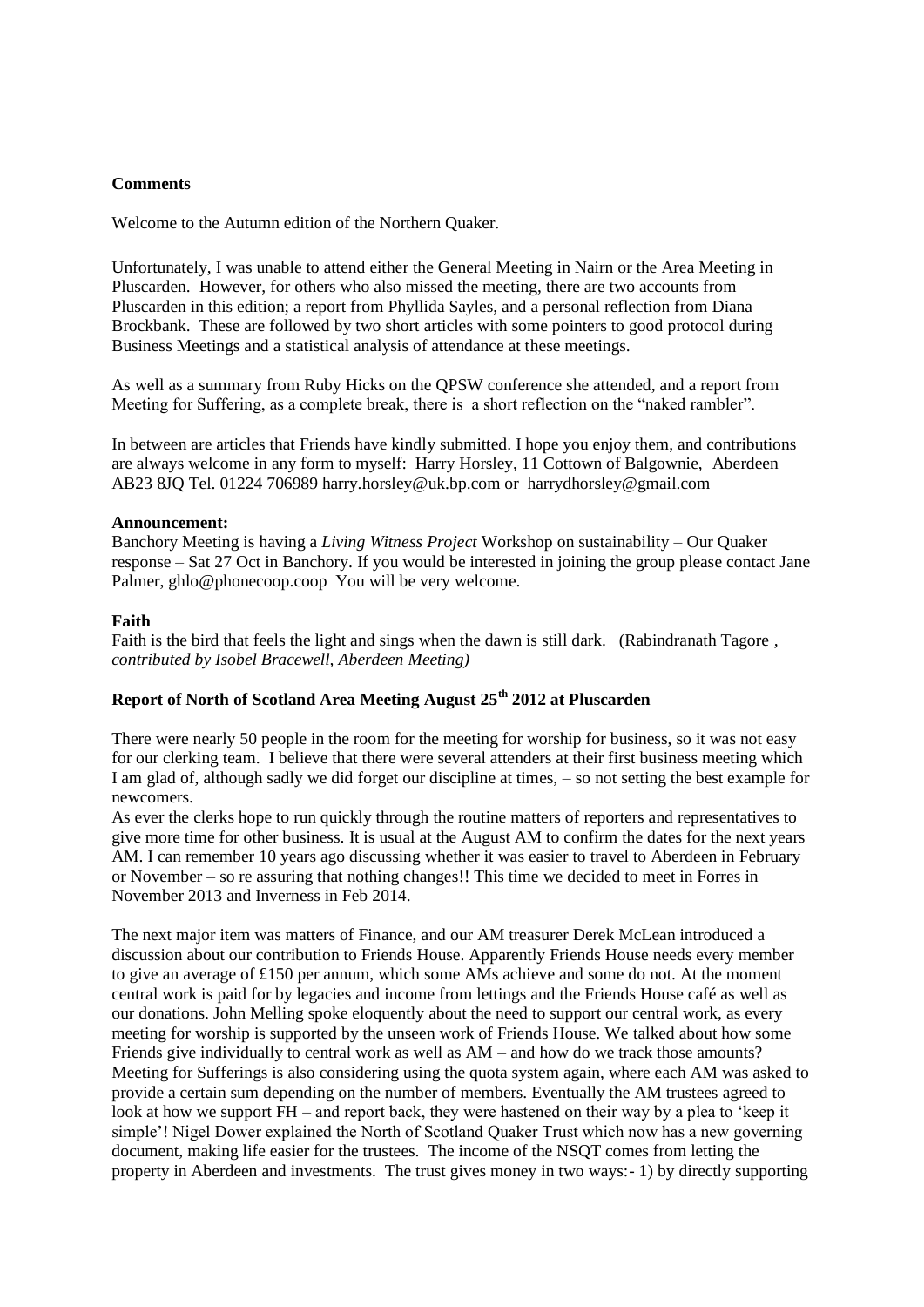Quakers to travel to events and their children to attend various Quaker activities. 2) indirectly by reimbursing AM for those attending conferences on behalf of AM ("representatives"). The Trust can also give small grants for any Quakers in difficulty for any reason. Nigel made a plea to all Friends to apply to the trust as often as possible! When the few Caithness Friends travel to Orkney meeting – the Trust pays for our travel, and vice versa. Marion Strachan, the NSQT treasurer presented their accounts, which are very healthy.

Membership Matters came next. Our Elders and Oversees had met on Friday and two of their minutes were read out by David Sanders. These two minutes provoked much discussion, the first was a recommendation that applications for membership should be supported by one or more local Friends and the second was a change of name from "report" of visitors to an applicant to: "record of discussion between visiting Friends and applicant for membership'. Well I am still astounded! - what's the difference? And what happened to plain speaking? Es & Os had also decided to carry on with the policy of excluding attenders when membership matters were discussed – which I do not agree with anymore. This time two letters from applicants were read out by the clerk, and I think that the several attenders (now out of the room) would have been encouraged by these thoughtful, inspiring and carefully written letters. My own letter of application 20 years ago was much more direct – "please can I join?'!

The Nominations group (John Melling, Phyllida Sayles, Mary Dower) report was presented by John Melling, for those new to AM business, it is necessary to explain that the nominations group are appointed by AM to find and put forward names for the nominations committee – who then have the task of finding people to do the work of AM. So John described now we had gone about our work, we tried to find people who had a breadth, depth and foresight of Quaker work and who could in a broad sense represent a geographical area. John asked that those appointed to the nominations committee should be encouraged to attend the "nominations" course at Woodbroke . We have approximately 48 jobs to fill for our AM out of about 120 members (I say approximately, as there are different ways of counting, and I might well have recorded a number wrongly). But I do remember hearing that if all roles throughout AM are counted (i.e. including local meeting roles), the number reaches 80! So we have a problem of too many jobs – and the nominations Committee were asked by AM to look closely at all the roles to see how some might be amalgamated/adapted etc.

Nigel Dower as the outgoing convenor of nominations committee then brought forward some new names for various posts , please see the minutes for details .

#### Framework for Action document

This was introduced by David Sanders who is our Meeting for Sufferings representative. This document was produced about 3 years ago in an attempt to engage Friends in the process of deciding what the priorities for central work should be. I remember looking at it – and having difficulty. Friends House have asked the AM representatives to find out whether this document should be reviewed. There were several passionate contributions on this item and my impression was that local meetings had not found it helpful . There seemed to be agreement that it was a good idea for FH to try to get local Friends involved in how our money is spent, but this document had failed in the attempt. The clerks had difficulty finding the minute at the end of the morning session and asked the meeting if a minute could be produced for the continuation of the MfW for business on Sunday morning. On Sunday morning, we continued the MfW for business and the clerks read out a minute for "Framework for Action" which was duly accepted (please refer to minutes) after the word 'democracy' was removed. A Friend pointed out that we are a 'theocracy', we seek the will of God in our Meetings for Business, not the will of the people. I personally found this minute a very helpful and timely reminder of why we are Quakers.

On the agenda for our business meeting were 3 suggestions from the clerks, the first was about whether the starting time of AM should be adjusted according to the time of arrival of public transport, this seems very sensible, but unfortunately was not taken up and minuted . The second suggestion was whether there might be an alternative to meeting in Aberdeen in February, this we felt had been dealt with on Saturday.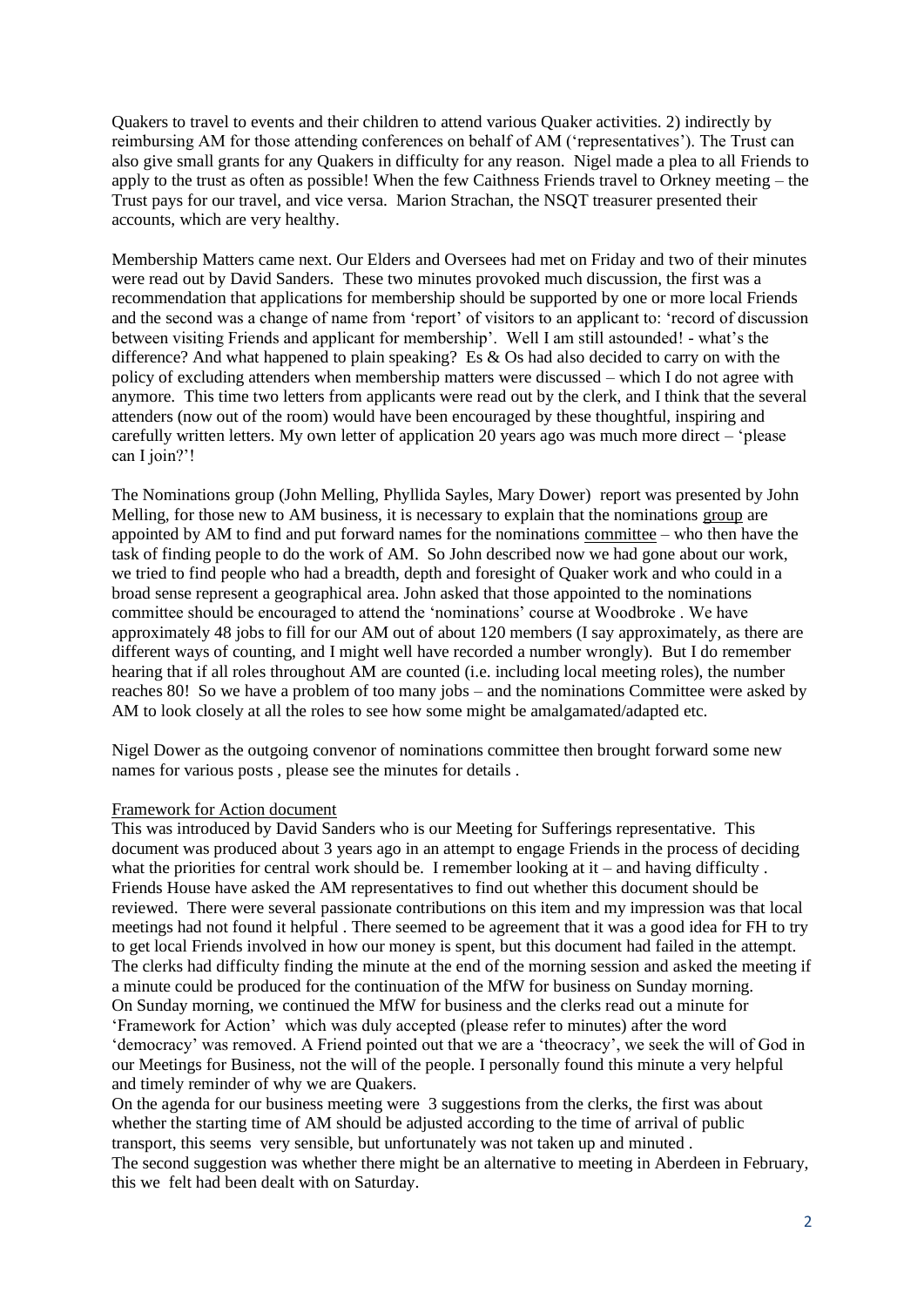The last suggestion was whether we should we hold a second residential meeting, and there were many contributions about how and where we should hold our AM meetings, in particular how to engage young people. And of course the problem of having AM at times when young people have to be in school. As it is our custom to have the May AM in different parts of North of Scotland, it was suggested that this could also be a "residential" meeting. I did not make a note of the final minute and think that no firm conclusion was reached. However Caithness Friends are looking at ways and means to provide a possible residential AM in May 2013. Phyllida Sayles, (Orkney Meeting)

#### **Pluscarden, "Experiment with Light", and beyond, august 20012**

I must tell you about the wonderful week end we had at Pluscarden this year. My word! It was full of vitality. It means a lot to me to belong to an Area Meeting where I have so many friends and "the Spirit" is so obviously moving. On Friday we had a get together of the elders/overseers and e/o reps. who could make it. Using worship sharing we explored what we think spirituality is, and what makes us Quaker. Hmmm! Then we had our yearly face to face business meeting, (we also meet by telephone), and even created a minute to take to the meeting for worship for business next day.

So to the main week end: I guess it was the afternoon session on "Experiment with Light" that brought so many wonderful people to the event. Huge thanks go to Diana and John Lampen for travelling so far to lead it for us. There were around 40 of us learning a little about Rex Ambler"s creation, which led from his very intensive study of the writings of George Fox and other early Friends. As Rex writes in his excellent book, "Light to live by" "The first Quakers had obviously made a great discovery. It not only changed their lives, giving them peace of mind and great joy, but it also fired them up to share what they had found and to hold to it even when they were imprisoned and beaten for doing so. But what had they discovered? Their descriptions are simple and poetic, but still difficult to understand. They talked of "the light" within them that showed them the way, "the truth" that set them free, "the life" which sprang up within them, and "the power" which enabled them to do the seemingly impossible. What were they talking about? What meaning did these simple but elusive words have for them?" Diana led us through a deceptively simple meditation, and asked us to accept whatever came to us, even if at first sight it seemed there had been nothing. We then had 20 minutes to silently journal, walk, draw or just sit, before sharing in small groups in worship mode. My own experience was surprising, amazing and has given me something special.

The week-end was a wonderful mix as always. It included staying in the Abbey or guest house as well as local places, and camping (I got very wet); qi gong/yoga with Diana L before breakfast; walking the mile or so to and from the village hall, often in the rain; compline in the Abbey; meetings for worship and a beautiful Lampen led Epilogue; a slide talk by John L about his work in Uganda, and of course eating, and talking with new and old friends. It was a do-it ourselves week-end and I love how comfortably and sharingly all the work got done. I hope wonderful Anneke, feeding us, feels the same.

The next day was my birthday and I feel honoured that it was the day my 11 year old grandson chose to leave his now severely handicapped and dysfunctional body. He was born with a genetic dysfunction. Of course I am very sad; of course; and I am also so happy for him, and relieved that this part of our journey with him is over. He created happiness and love around him all his life. When he was little it beamed from him in huge smiles. As he became more handicapped it still happened. Somebody said he had a big influence in his local Quaker Meeting. So many people talked to, cared for and related lovingly with him and his family. This love was the keynote of his funeral, which around 200 people attended including his younger brother and sister, many other children, and relations from all over Britain. I know that death is not the end. We had 5 minutes of Quaker worship and I felt his presence, huge, and started to cry again. "Oh come on!" I heard, and started to chuckle. A friend had earlier "seen" him lovingly held; breaking free of a restraining harness, yelling "Yippee! Now I can play with my friends" and zooming off. Rachel, the minister who led the service so beautifully in the local C of E church, told me she had a brief picture of a lad in T shirt and shorts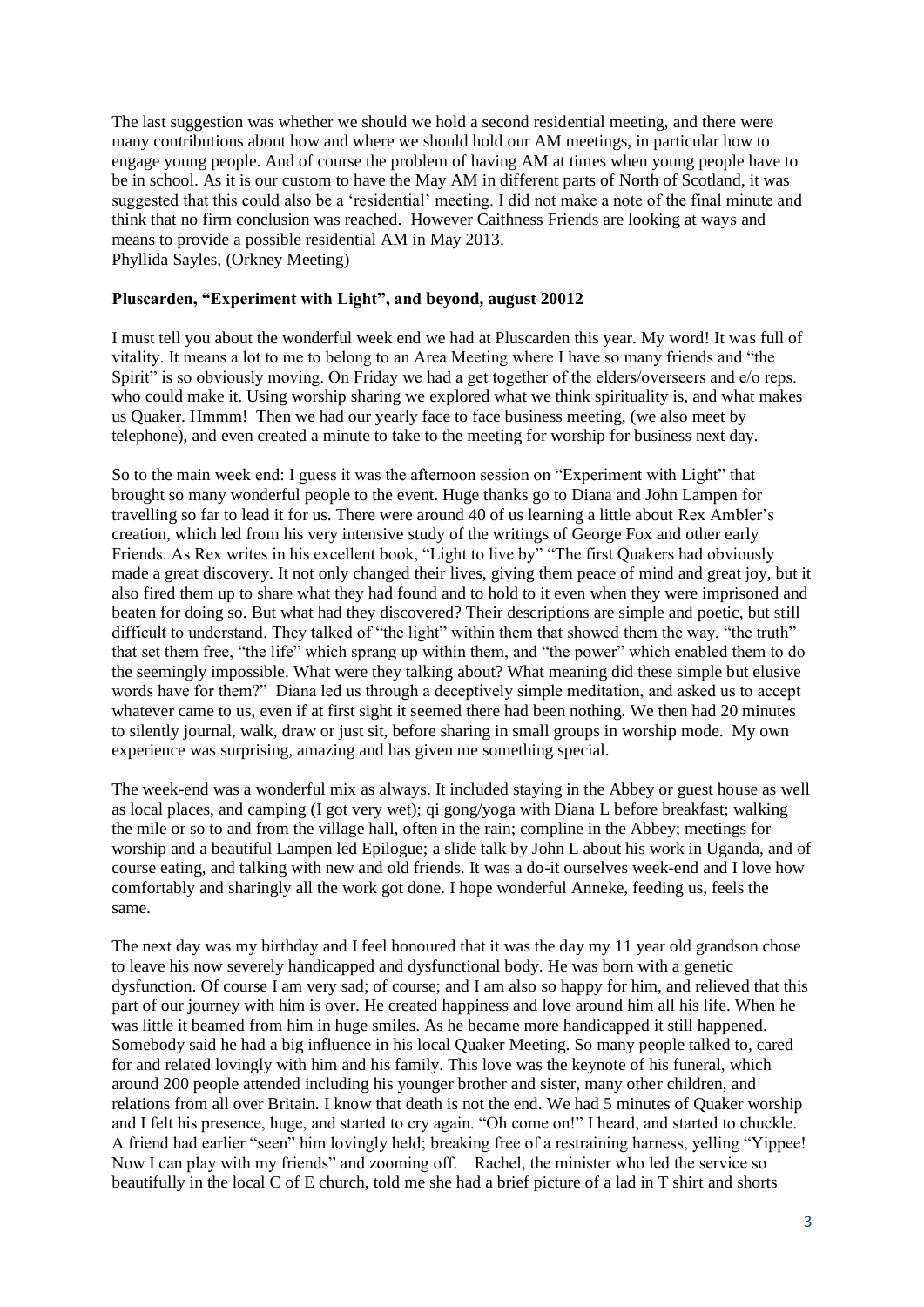running past her kicking a football and waving "good-bye".

Our family journey continues. Newly back from the funeral, loads of family, and the 2 long journeys to and from their Yorkshire home, I am feeling battered. However life goes on; even happily! Diana Brockbank

#### **Quaker Meetings and their little ways!**

General chat around our residential at Pluscarden threw up some points along the lines that often new – and sometimes no-so-new – members and attenders didn"t always know routine Quaker protocol. Since we often are expected to learn sucking up all info by osmosis, and after all we are not plants, this is hardly surprising.

Do Friends know not to walk into a room when someone is speaking or giving ministry in either business or MfW but to wait quietly by the door until finished – and pausing a few seconds before entering? What about the time our meetings begin! If a meeting is timed to start at say 10.30 a.m. – actually that is not the time of arrival: it is the time that we are all settled. Traditionally, when the first person is seated in a state of quiet contemplation or prayer then the meeting has begun. Where the meeting has the use of only one room, of course, Friends will tend to gather first and then all sit down together. Where we are lucky enough to have a separate room for our MfW – even a meeting house (wow!!) Friends can sit down when they are ready. In some meetings there are a few Friends who will settle a quarter of an hour before the advertised start of the meeting to 'warm up the meeting room" – a sort of ministry in itself.

How many new to our Area Business Meetings realise that these should be conducted in the same vein as our MfW"s – prayerfully seeking God"s Guidance – somewhat challenging when we get lost on nitty, gritty stuff I admit!! This discernment depends on openness and hearing different points of view, all within a loving community.

Reflecting back for myself (Juli speaking) I reckon it was some 15 years of membership at a BYM when the penny dropped that when Friends said "I hope so" in a business meeting they were saying "Yes" rather than uttering from a position of sheer boredom. This time-honoured "I hope so" is a response to the clerk's question, "Is this minute acceptable?" In other words, "It's good enough for me – others may feel differently about it."

It took even longer for me until I was serving on the Meeting for Sufferings (Juli again!) to realise that one should not stand to speak once the clerk was writing a minute but that one should be sitting and upholding the clerk prayerfully. Normally it is obvious when the clerk is either looking down at the table, writing, or talking to an assistant clerk, that they are busy. When he or she looks up from the table, then may be the time to stand again.

Do we understand that when with the agreement of the meeting the clerk begins to draft a minute, this means that we are no longer holding a discussion about the item of business in hand? Having got as far as we can for the time being, we are now recording the discussion already held. The task is now to make a good enough record of the meeting's discernment rather than to continue that discernment.

Oh and here's a nice quirky one – started very recently I think by younger Friends – when someone holds there hand/arm up high- this means "please will the rest of you be quiet" – usually because someone needs to say something and not try shrieking above the din – but also amazingly effective at BYM – like a wave going around about 1000 Friends – to draw them into the silence to begin the meeting – because of course in the delight and excitement of the moment at seeing old acquaintances – all the above advice has been totally forgotten – because of course Friends – we are only human – not plants.

What other bits would Friends like to offer – ask at your local meeting!! Juli Salt & David Sanders Eldership and Oversight Committee Co Convenors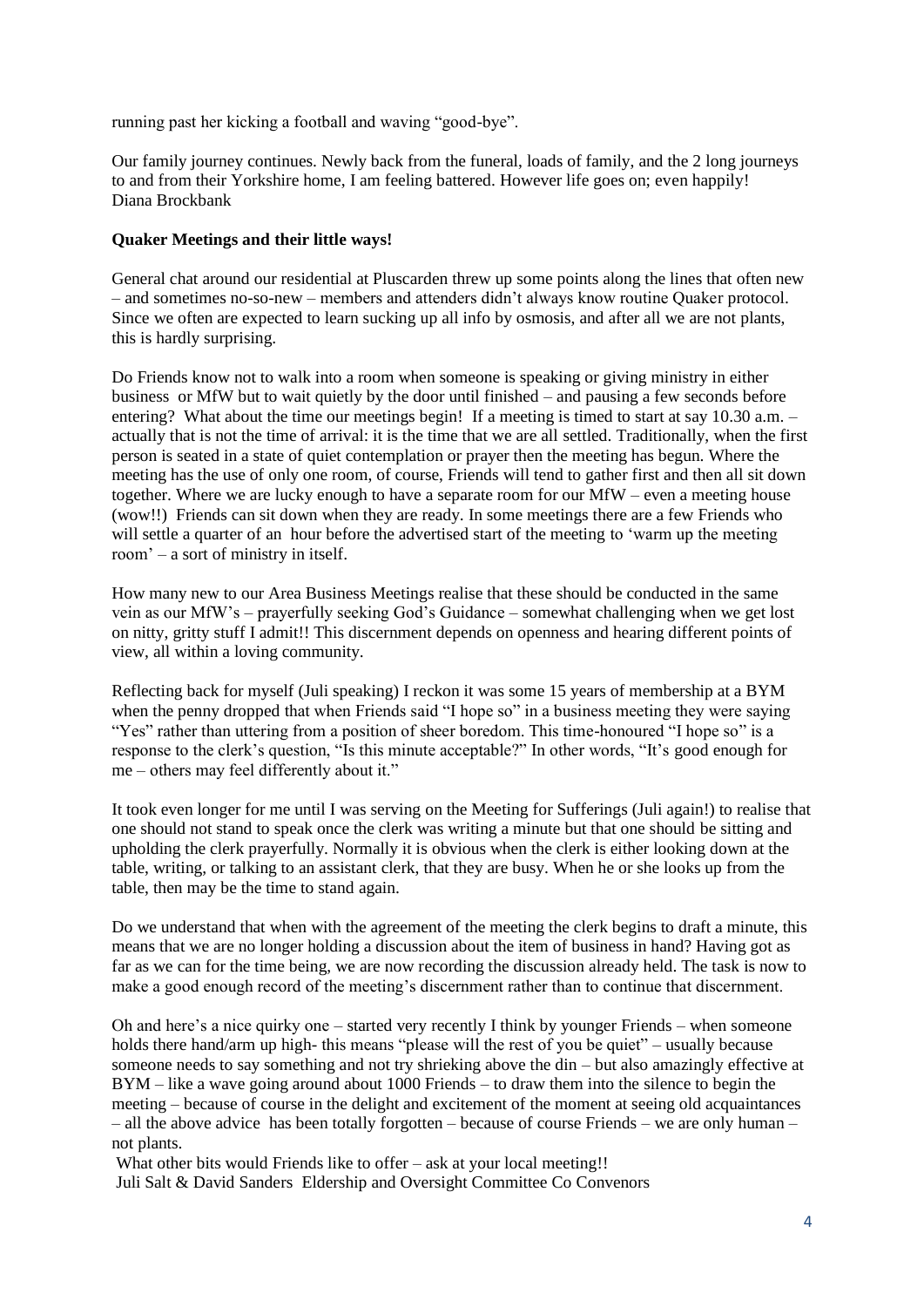#### **Attending Area Business Meeting-stray statistics and queries**

I was curious to know the number of people who attend our Area Business Meetings, so I looked at the minutes of meetings from 2005 to 2011. This exercise raised a number of questions in my mind which I thought I might share to stimulate discussion.

Any views expressed are my own and are not necessarily shared by other members of the clerking team.

**First the good news**. The number of people attending Area Meetings is gradually increasing. The average number attending in 2005 was 16 and in 2011 it was 22. Of course, the bad news is that this still represents a small proportion of the total membership of the Meeting. The average figure hides some consistent trends.

**The best attended Meetings** are the residential Meetings held at Pluscarden. I have heard very positive reports from Friends who have found the Residential Meetings helpful, l both to get to know members of other Meetings is our scattered Area and as encouragement in their Quaker commitment. **Question**; if residential Meetings are helpful, is there a case to for having two residential Meetings a year?

**The least well attended Meeting is** the February Meeting held, during this period at Aberdeen. Speaking personally, travelling from Oban to Aberdeen is a challenge, travelling from Oban to Aberdeen in February is doubly daunting.

Does meeting at Aberdeen encourage Aberdeen Friends to attend? This does not appear to be the case. The average number of Aberdeen members attending Area Meeting held at Aberdeen is virtually the same as the average number attending Area Meetings held elsewhere.

Aberdeen is also reasonably accessible to Orkney and Shetland but there has only been an occasional attendance from those islands at the February Meeting.

However, many Friends would wish to gather at Aberdeen as it is the founder Meeting with the only purpose built Meeting House in Scotland

**Question;** Given the Scottish weather and geography, could the Meeting at Aberdeen be at a later date, say March.? How about a second residential in Aberdeen? Would this encourage a greater attendance by Aberdeen Friends?

#### **A final Question**

For good reasons, many Friends wish to use public transport to attend Area Meeting. Should we facilitate this by trying to coordinate the starting and finishing times of the Area Meeting with the arrival and departure of public transport?

David James, Lochaber and Lorn LM

#### **QPSW Conference**

My initiation to the work of QPSW began on the bus full of delegates travelling to the centre in Swannick from Derby station. Three very exuberant young people boarded, obviously pleased to meet up again and exchange notes on their travels and work. Lynn sat next to me and told me about her work in Geneva with the Quaker United Nations Office, explaining that hers was a one-year placement after which she would return to do more studies.

It came as a pleasant surprise to me to discover that they along with several others were the people taking the workshops at the conference.

At the opening plenary session Helen Drewery General secretary for QPSW began by telling us about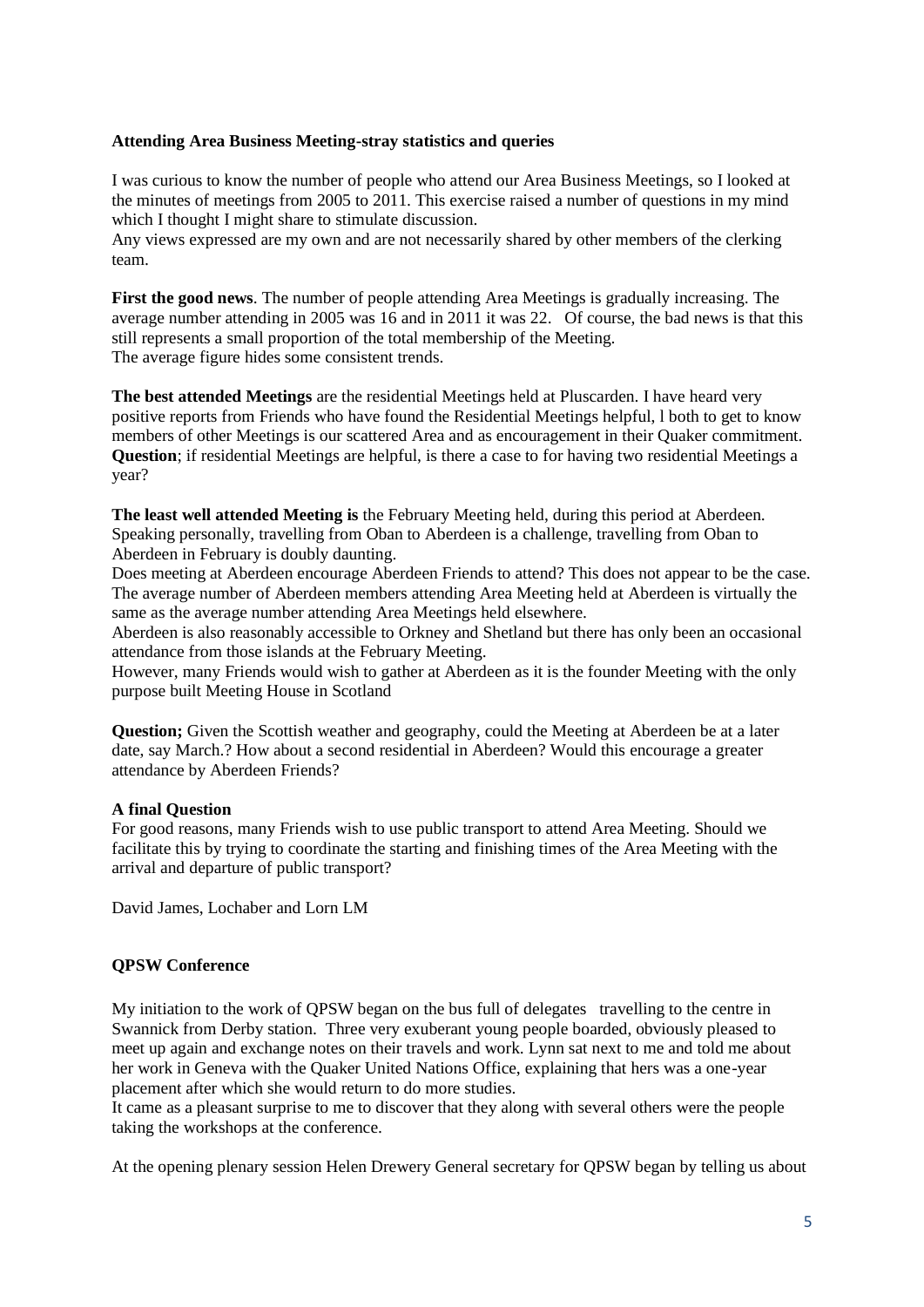the beginnings of peace meetings. From the campaign against slavery, where nine of the twelve of the Society for Abolishment of Slave Trade were Quakers; Elizabeth Fry"s work on prison reform; The winning of the Nobel peace prize in 1947, up to the work going on today through QPSW. All nine of the workshops on offer gave detailed and instructive information on various works going on all over the world. Unfortunately I could only attend two.

Susan Seymour gave a very inspiring talk at the second plenary session on her peace building work in Macedonia. Previously, she had worked in trade and industry and had come to a crossroads in her life when she had retired from her job and had recently been bereaved. To fill the void in her life she decided to work with QPSW and headed for Macedonia to work in peace building – helping to develop small businesses. While she was there, the war in Kosova broke out and refugees poured into Macedonia, so she became involved with the refugee work too. It was in the thick of all this she said she found her joy and purpose in life. She realised the true meaning of the Quaker "simplicity" living and working with the people there. An amusing anecdote she related to us to prove the point was about cheese! In Macedonia you can get six choices of cheese, cows sheep or goats. All three come in two forms white and crumbly like Feta or hard and yellow like Cheddar. When she returned to the UK and went into Sainsbury"s and looked along a whole aisle of cheeses – hundreds of them, she just stood and asked – WHY?

Back home in London, she is working with campaigners and activists - asking questions at high levels of business. She showed us slides of the climate camp she was involved with, campaigning against the E-on company for using unsustainable resources. Her most recent support was for the camp at St. Pauls. One of the placards a campaigner held read – *The world will not be destroyed by those who do evil, but by those who do nothing – apathy is the greatest weapon of mass destruction.*

Workshop 1 Becoming a low carbon sustainable community

This was led by Sunniva, a very committed young lady who started by telling us if everyone in the world lived a UK lifestyle we would need 3.1 planets. The UK has the longest working hours of all major economies in Europe. The UK uses 90% fossil fuels. In 2010 greenhouse gasses rose 3.1% It is fossil fuels not cars that are causing greatest climate change. Climate workers are working with the big energy companies to become more sustainable and use more renewable materials.

At the Canterbury yearly meeting of 2011 at which over 1000 Quakers attended, a commitment was made to become a low carbon sustainable community. We were asked to be alive to the problems and all the possible actions we can take in our own lives/our meetings/our communities, to reduce our carbon footprint. We were reminded that there is a sustainability grant for meetings to help with this.

Workshop 2 Freedom from Torture.

Andrew led this workshop. A very impressive young man who was part of a training and capacity building team responsible for co-ordinating the self cure /compassion fatigue project for people working with survivors of torture.

Taking us through the long slow route the survivors of torture have as they struggle to build a new life in the UK, it was easy to understand how the workers can suffer from the stress, frustration and negativity of the job.

From the border guards to the officials at Immigration, it is a slow, arduous sometimes dangerous and terrifying experience. They have to go through an unfamiliar and complex system, answering questions, filling in forms, repeating their harrowing story over and over to different people thus causing further trauma. If they say they have been tortured on their arrival in the UK they should be referred to the FFT foundation instead of being put in a Detention Centre. This all depends on how they are interviewed and how well they are represented by an interpreter and their state of mind and health. Once they get to the foundation their rehabilitation begins.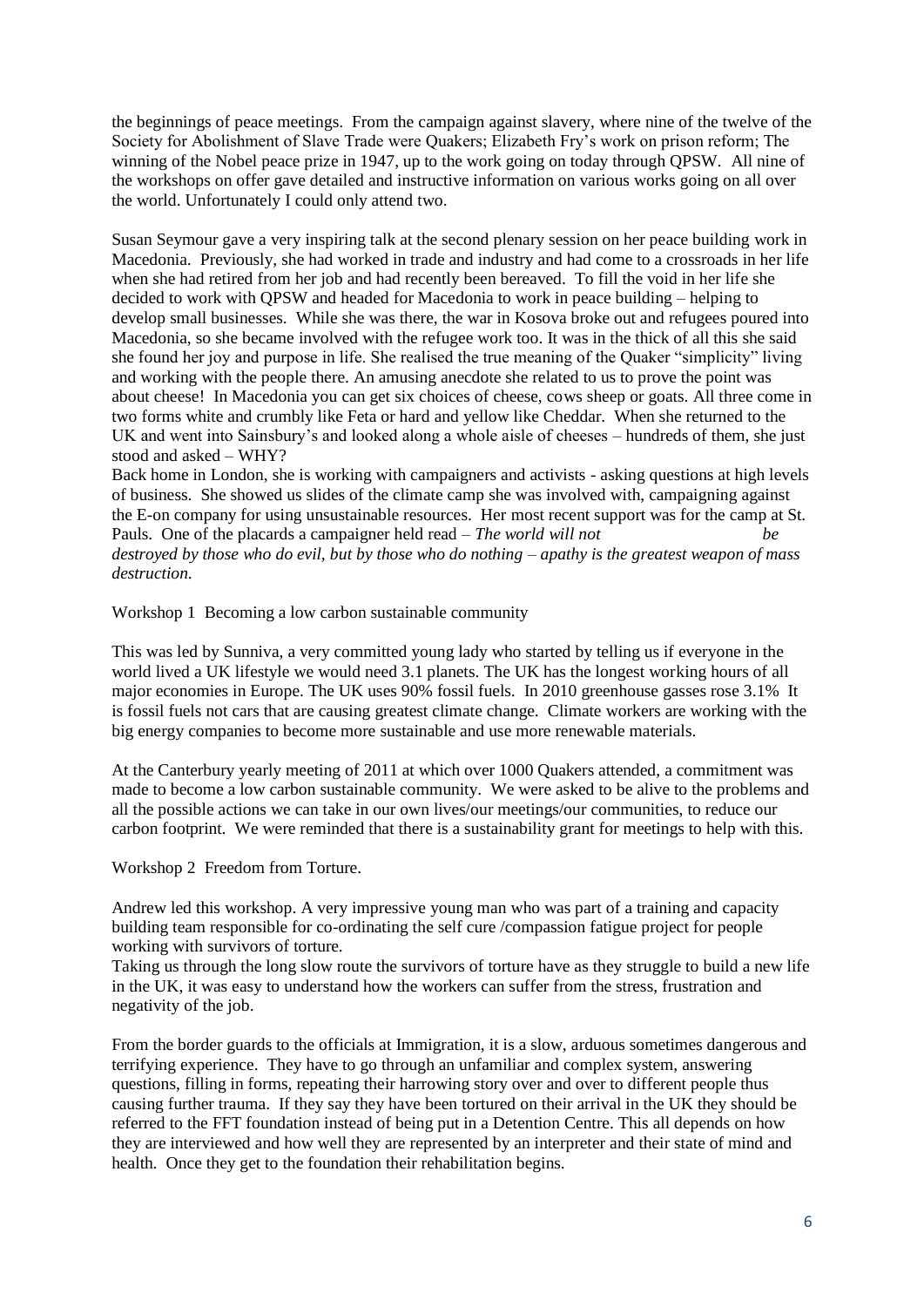They receive medical, legal, psychological and practical help. They have a variety of therapeutic work to help them through their rehabilitation such as gardening, art and cookery. Rehab can take up to five years. In 25 years – 50,000 individuals have been referred to them for help.

The FFT foundation is working to change the system and promote the rights of the survivors in the UK; to influence the way they are treated as asylum seekers and refugees in the UK and abroad. It was heartening to learn that the European border guards were the ones who came to FFT and asked for training in identifying victims of torture, so that they can be directed straight to the foundation. Andrew then concluded with a brief summary on the importance of caring for the workers who deal with the survivors of torture. The risk of secondary traumatisation is always present, from the people with direct contact to the ones in the office working on the documentation of the ordeals. I left this workshop with an overwhelming admiration for them all.

Tar sands and the UK

This talk was on the work of QPSW bringing to our attention the destruction being caused by the extraction of this crude oil in Alberta Canada.

The energy required to separate and refine this oil (bitumen) is 3 times more carbon intensive than any other fuel.

Forests and agricultural land all around the Athabasca river are being destroyed and polluted by this work. James Hanson – NASA climate scientist states that there is enough carbon released in this, the biggest industrial project in history, to cause irreversible climate change, yet the Canadian government supports this and the UK government supports Canada.

UK dependency on fossil fuels means the government give 10 times more subsidy to them than to renewable energies. Last year the Keystone pipeline, 2000 miles long, was proposed, bringing oil from Canada through America to the west coast. This would mean clear –cutting thousands of acres , diverting rivers ,strip-mining, risking toxic spills, pollution and more. Congress attempted to skirt round the rules with fuzzy promises of jobs and security but it was stopped by the US. In June this year at the European Parliament there will be a Fuel Quality Directive and EU legislation against tar sands fuel. We are urged to put pressure on our MPs to vote for this, also to find out if our banks/pension funds invest in tar sands fuel. Barclays, HSBC and Royal Bank of Scotland are known investors.

I started this report by saying how pleasantly surprised I was to discover how many of the QPSW movement are our young people. It was easy to become despondent with all the information given out at this conference, but also to be inspired and encouraged by the dedication of everyone who is trying to make a difference. In particular the younger generation - they are indeed our hope for a better world.

Ruby Hicks, Nairn meeting

### **Some thoughts on reading about the "Naked Rambler"**

The interview with Stephen Gough, who since 2000 has chosen to be naked in public (Guardian Weekly 4 May 2012), raised many intriguing questions for me.

After 20 years in his native Eastleigh working as a lorry driver, he moved to Canada aged 40, where he had an "epiphany". He realised that "he was good, that we are all good, and therefore his body was good." He returned to Britain and in 2003 set off from Land"s End towards John O"Groats wearing only boots and a rucksack. The police in England doesn"t seem to have bothered him much, but in Scotland he was arrested and convicted of Breach of the Peace. He is now serving his  $17<sup>th</sup>$  conviction, with probably more to come, in segregation so as not to upset the other prisoners. His aim is to walk out of Perth Prison on release and make his way to Eastleigh naked. Psychological tests show him to be of sound mind. His "crime" hinges on the definition of Breach of the Peace, which is "conduct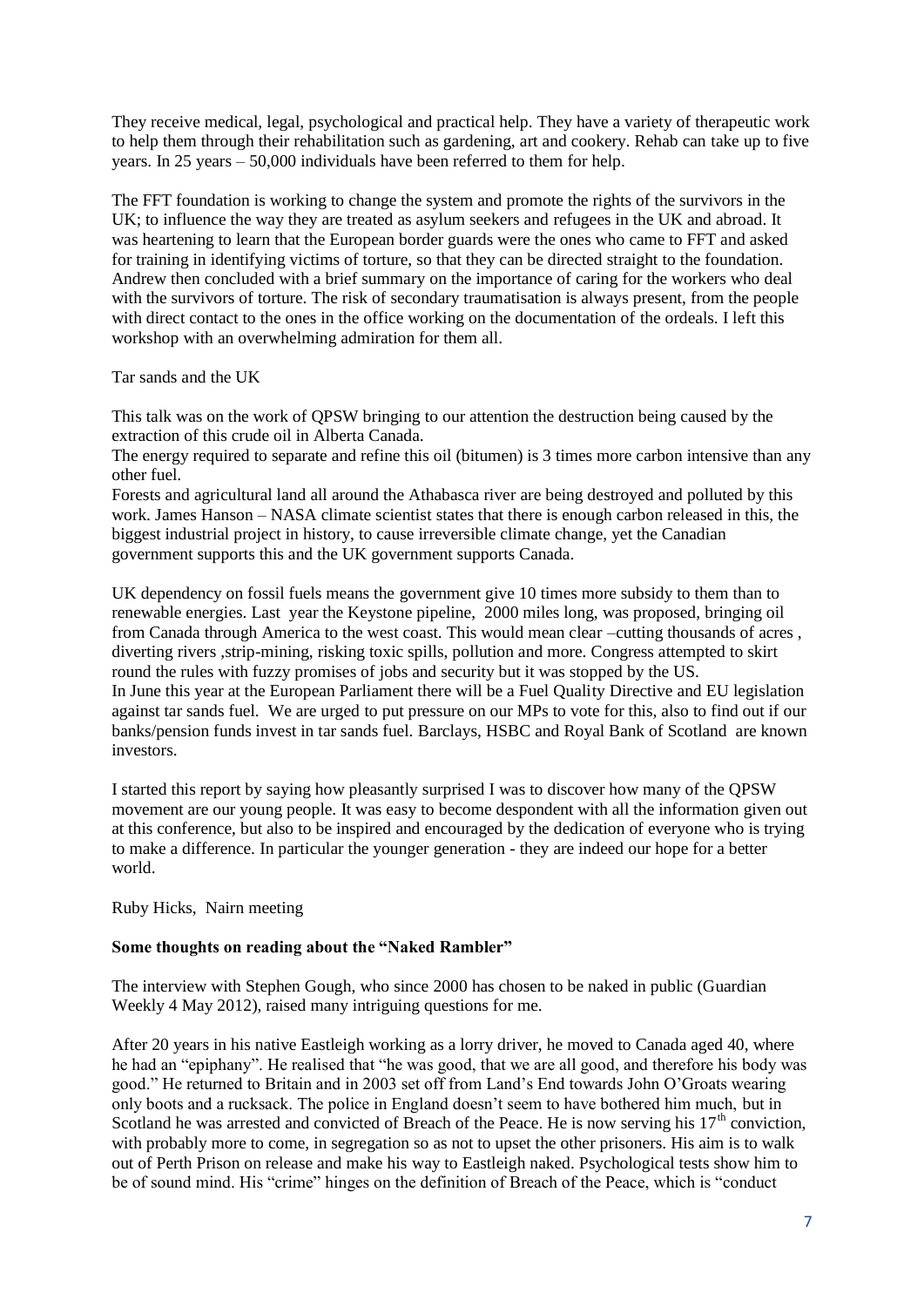which does or *could* cause the public to be placed in a state of fear, alarm or annoyance."

I was prompted by this story to consider why we find nudity "frightening, alarming, and annoying"? Before Adam and Eve ate the fruit of the tree which led to them knowing good and evil they had no feeling of shame about their nakedness. Does Stephen Gough wish to return to the Garden of Eden, where everything was good and nakedness was not shameful? The problem is that the rest of us *have*  eaten the fruit and the knowledge that nakedness is "evil", or at least shameful, cannot be retracted. It is embedded in most, if not all, cultures. His *intention* is not to frighten, alarm, or annoy; he argues that "we can either end up living a life that others expect of us, or a life based on our own truth, which in his case is that the body is good. A "flasher" who causes fear and alarm surely *intends* this reaction, so should not some weight be given to the intention?

The other question which arises for me is one of our legal system. Clearly in his case his punishment does not act as a deterrent. As he is acting on principle and this is not questioned by the system there has been no attempt to persuade him to change his mind – (in this country we are tolerant of the strangest principles as long as they are harmless – and here we are back to the "fear and alarm"), restorative justice measures are not relevant. But surely some formula could be devised to send him back to Eastleigh, where once back he would cease being naked in public when "he doesn't have to do it any more".

Eva Deręgowska

#### **Peace**

If there is light in the mind, there is beauty in the person. If there is beauty in the person, there is harmony in the house. If there is harmony in the house, there is order in the nation. If there is order in the nation, there will be peace in the world.

*Anonymous Chinese proverb (contributed by Isobel Bracewell, Aberdeen meeting*

#### **Quakers & Business Group Conference**

The Quakers & Business Group wish to invite members and attenders of all your Local Meetings to this year's Q&B Conference "Quakers Working Together". at Friends House on Wednesday 7<sup>th</sup> November.

Q&B Group"s vision is for Quakers to play a full role in enriching the business community for the benefit of the wider world; the people and environment on which business depends and has an impact.

It will gather Quaker organisations and Friends who are engaged with business; whether they view that as positive or negative. The conference will provide an opportunity to share experience and draw on each other, during and following the conference, to find ways to work towards our vision.

The price is £25 which includes refreshments and lunch. Food will be vegetarian unless there are specific individual dietary requirements which you inform us of by  $29<sup>th</sup>$  October 2012. Bursaries will be available for contributions to costs of attending. You can sign up and pay for your attendance by visiting the Q&B Homepage at www.qandb.org. Enquires to Paul Gibson & Nick Pyatt - Q&B Group Tel: 07808732020

# **Quaker Tapestry Exhibition held in Appin 30th -31st July**

Lochaber and Lorn Friends held a two day exhibition of twelve photographic representations from the original Quaker tapestry panels held in Kendal. There was also a DVD running explaining how the tapestry came about and detailing all the embroidery stitches used, and also the opportunity for people to see the materials and try the stitches for themselves. This attracted considerable interest.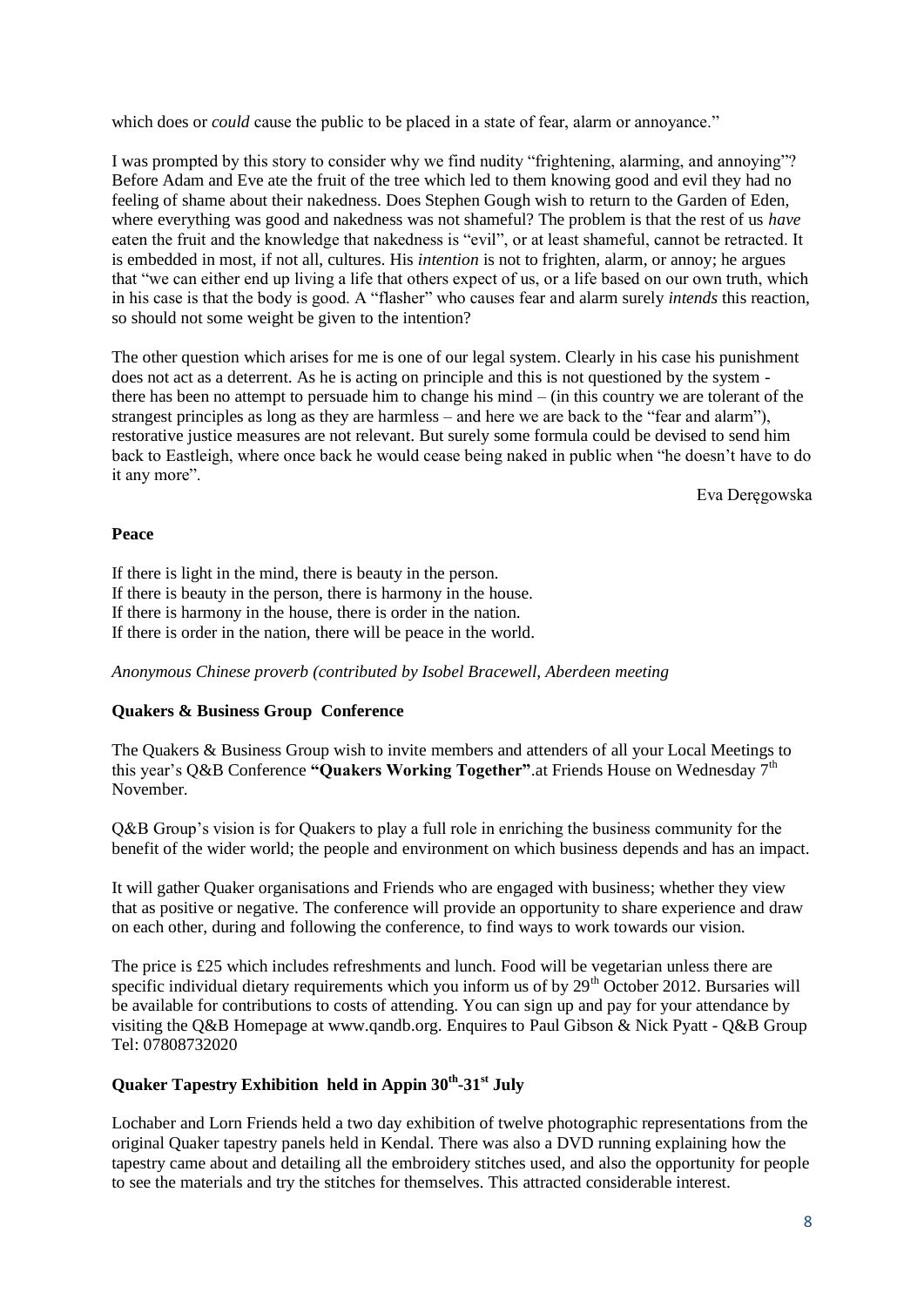The exhibition was well received and attracted interest from both local people and visitors to the area. Many of whom expressed a wish to visit the main exhibition in Kendal.

(The original is housed in a permanent exhibition in Kendal and comprises 77 panels created by over 4,000 contributors and completed in 1996. The tapestry celebrates the significant contribution that Quakers have made to the modern world, ranging from the forefront of the industrial revolution, developments in science and medicine, astronomy, the abolition of slavery, prison and social reform. (Ed.))

#### **Peace**

Lord, open to us today the sea of your mercy And water us woth full streams From the riches of your grace, And the springs of your kindness. Make us children of quietness and heirs of peace… Strengthen our weakness by your power, and bind us close to you and to each other. *(a prayer from the Syrian church, contributed by Isobel Bracewell, Aberdeen Meeting)*

#### **Meeting for Sufferings 7 July 2012**

The new triennium of Meeting for Sufferings began at the close of Yearly Meeting 2012 and will end at the close of Yearly Meeting 2015. Each area meeting now has one representative and one alternate, of whom only one will attend each meeting. (Formerly at least two Friends from each area meeting were entitled to attend.) This means the meeting is smaller and less cumbersome, but also that the balance has changed between area meeting representatives and the other members of Sufferings, e.g. BYM Trustees and representatives of central committees and of centrally managed work.

North Scotland Friends appointed to Sufferings for this triennium are David Sanders (representative) and Jane Palmer (alternate). We expect that for the time being David will normally attend Meeting for Sufferings and report to Area Meeting. Jane is working to find ways to connect with the area meeting, sharing what needs to be communicated from Sufferings, and feeding back what needs to be heard. Both David and Jane receive all the papers, the agenda, minutes and anything else relevant to Meeting for Sufferings, and will be exchanging thoughts before and after each meeting. We hope also to find ways of sharing whatever is useful with any others in the area meeting who are interested. Please feel free to contact either of us.

The meeting at Friends House in July, first of the triennium, was largely given to induction.

Some members of Young Friends General Meeting presented their sketch of how not to hold a Quaker business meeting – ending with a throwaway question: How do we respond to such things?

The roles of Meeting for Sufferings and area meetings were explored. As Meeting for Sufferings shifts to a more visionary role, shared discernment between area meetings and the yearly meeting as a whole, through Meeting for Sufferings, is crucial. Area meetings are encouraged to test concerns brought to them and, if they are so led, to forward them to Meeting for Sufferings.

BYM Trustees gave an account of their relation to Meeting for Sufferings – sometimes informing, sometimes consulting, sometimes seeking guidance, and always listening (and see *QFP* 7.03). It was pointed out that the business before Trustees is often complex and sometimes uncertain – as for example when relevant facts are yet to be established – and at such a stage it might not be helpful to refer to Meeting for Sufferings. There is a lot of learning going on.

Apart from induction and routine business, a selection from other items: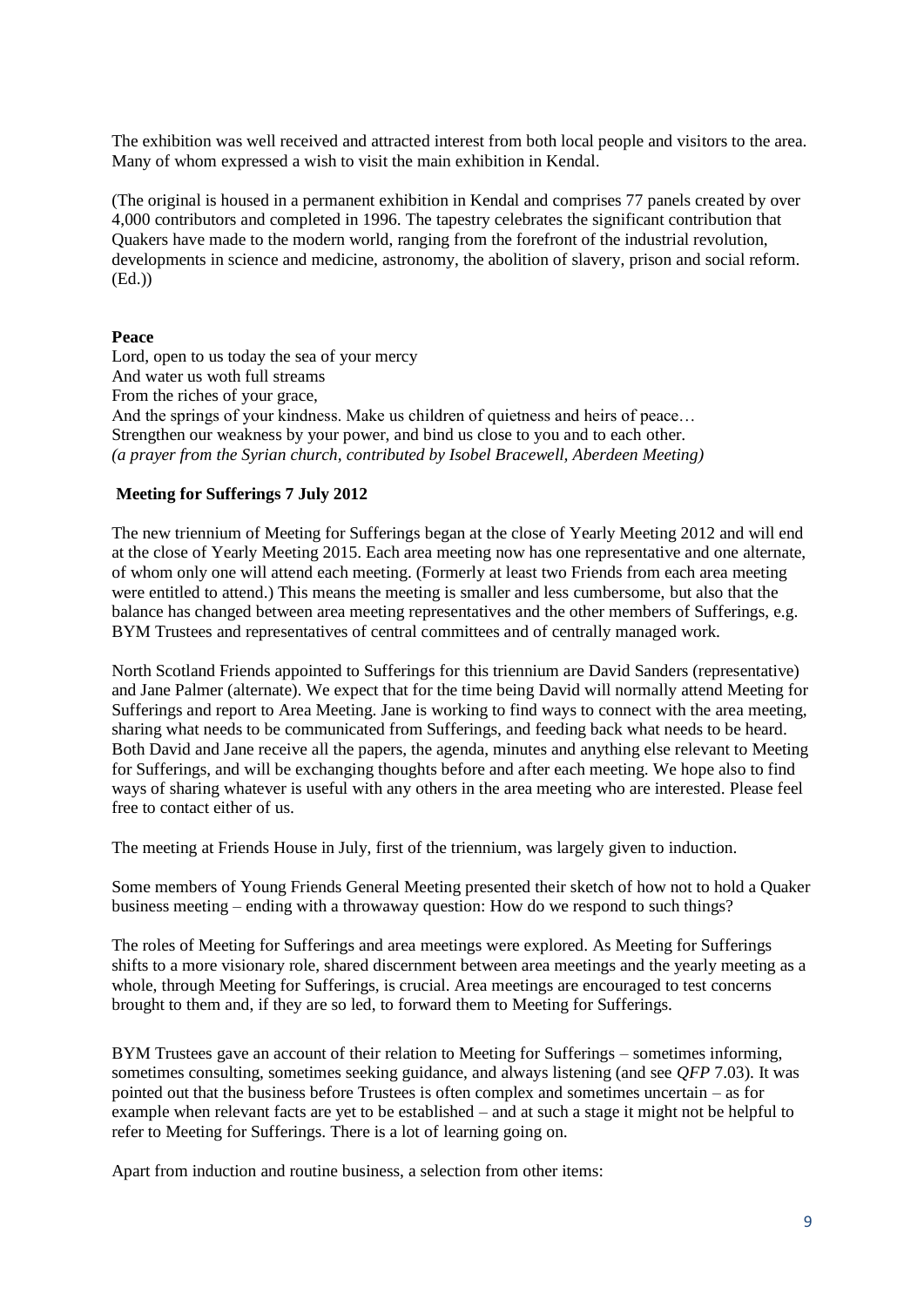- · The meeting agreed on behalf of BYM to support QAAD and others in the setting up of Gambling Watch UK.
- · British Quakers have agreed to join with Christian Aid in seeking an import ban on goods from illegal Israeli settlements.
- It had been suggested that BYM make a statement on the situation in Syria; however, the meeting felt that as a body Quakers in Britain are not qualified to do this, and recommended instead that we make links, especially with Syrian refugees, and build our understanding.
- The pension arrangements of BYM, in the hands of the Pensions Trust, are, like those of many other organizations, in need of reinforcement. The cost of this will be substantial but is achievable, and employees" pension entitlements are not at risk.

Among AM minutes received, two relate to subjects about which we hope to hear from Friends in the area meeting. The first of these suggests the reintroduction of a quota on area meetings to fund centrally managed work. The second raises the question of *A Framework for Action*, produced by Meeting for Sufferings as guidance for the five-year period 2009–2014; if the *Framework* is to be revised or replaced, this work will need to begin soon, and feedback is sought regarding its effectiveness.

#### David Sanders

(*For papers, agenda and minutes, go to: www.quaker.org.uk/sufferings)*

#### **Aberdeen Meeting House**

The Aberdeen Meeting House is the only purpose-built Quaker Meeting House in Scotland that is still in use. Officially opened on  $10<sup>th</sup>$  June 1903, it was designed by the renowned Aberdeen architect Dr William Kelly LLD, also known for the "Kelly's cats" - the leopard statues decorating the balustrade of Union Street bridge.

It was designed specifically for Quaker meetings and the absence of ornateness reflects the simplicity, one of the Quaker testimonies.

The Aberdeen Meeting recently repeated our participation in the annual "Doors Open Day" event when historic or otherwise architecturally interesting buildings open their doors to the public.

This year the decision was to avoid presentations, and allow visitors to view the Meeting House set up as for a Meeting for Worship (although we did tidy up the Elders" Gallery, temporarily moving the meditation cushions, Christmas tree holder, and ladders used for gutter cleaning!).

Another decision was to produce a small booklet with a summary of the Meeting House feature and history. Two extracts from the booklet might be of interest:

The plaque on the outside wall of the Meeting House commemorates Lilias Skene, a Quaker and contemporary of Robert Barclay (second half of 17<sup>th</sup> Century), who was Aberdeen's first poetess. She is buried with her husband, Baillie Alexander Skene, in the Quaker burial ground at Kingswells, Aberdeenshire. One of her poems is entitled the "the darkest houre":

*The darkest houre is ever nearest day; And tryallis deep for mercies great make way, When powers of darkness, hell and death assaille, When hope is gone, and human help doth faille, The Lord is neare, his present help appeares, Gives secret strength, our doore of error cleares*.

A brief history of Quakerism in the North-East, compiled by Nigel Dower, was also included in the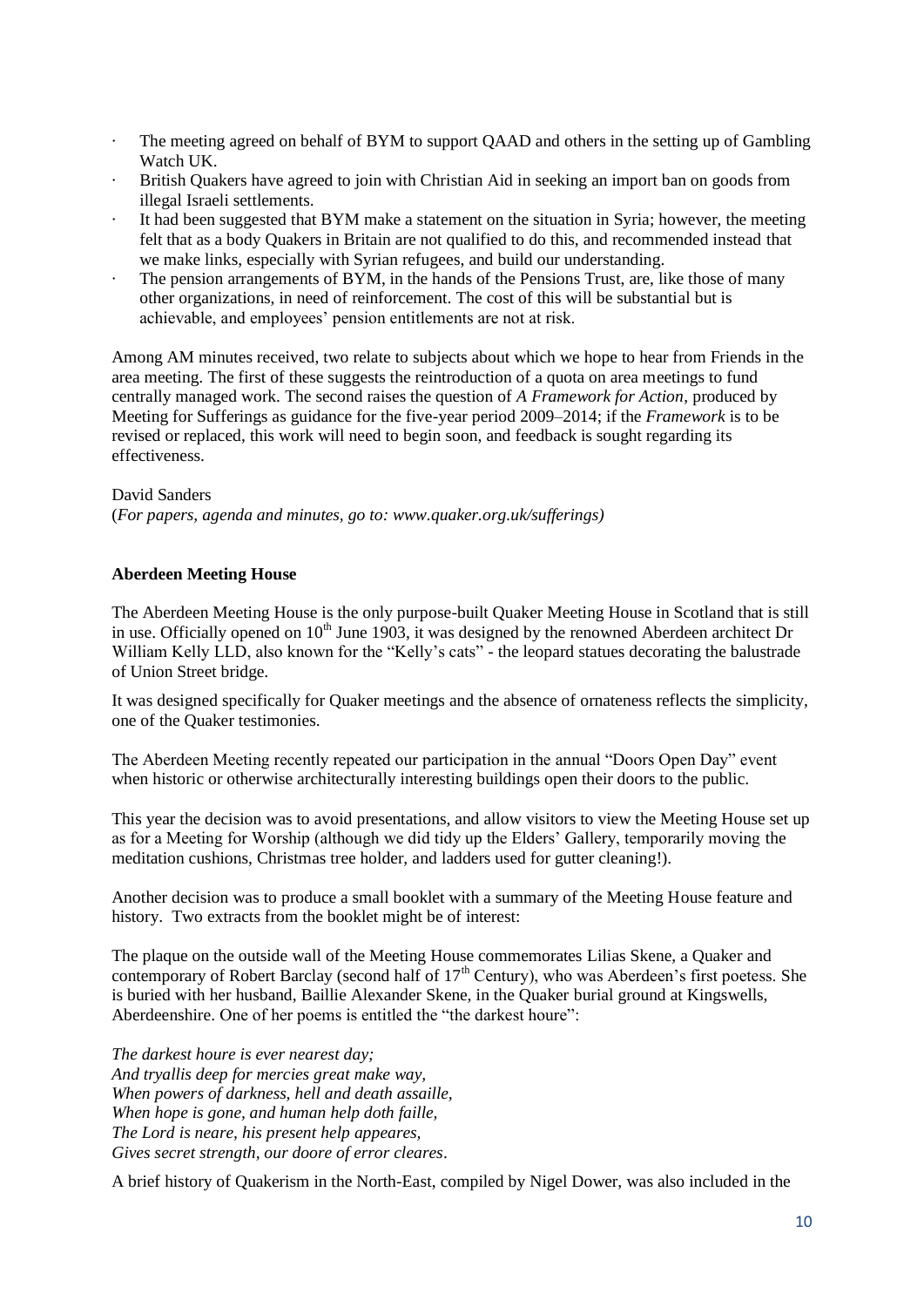booklet:

1652: origins of Quakerism in the North of England.

1662: Quakerism began to make its mark on Aberdeen and surrounding districts. (Ironically given the emergence of the Quaker peace testimony very early on (officially stated in 1666), many Quakers first came to Aberdeen as part of Cromwell"s army!)

Persecution followed in the next twenty years, with many Quakers suffering (and some dying) in the Tollbooth. Two prominent Quakers imprisoned were Alexander Jaffrey ex Lord Provost of Aberdeen and the eminent Quaker theologian Robert Barclay of Ury, near Stonehaven.

1663: a Quaker Meeting was started in Kinmuck, near Inverurie and the meeting house still stands. It was for a time a very important Quaker meeting and there remains a large Quaker Burial Ground opposite. Other early meetings were at Lethenty, Aquorthies, Ellon, Tarves and Inverurie

1694: although Quaker meetings were held from 1662, the earliest Quaker meeting House was in Quaker Court, Guestrow, behind Provost Skene"s house, and this was in use until 1827.

1827: a simple meeting house built in Gallowgate (no longer in existence).

1867: move to premises in Diamond Street.

1903: move to current purpose built meeting house at 98 Crown Street.

Although the number of visitors was lower than in previous years, this was largely attributable, paradoxically, to the good weather which people were enjoying elsewhere after the poor Summer.

Door Open Day is a national annual architectural event and is coordinated nationally by the Scottish Civic Trust. Details can be found at www.doorsopendays.org.uk.